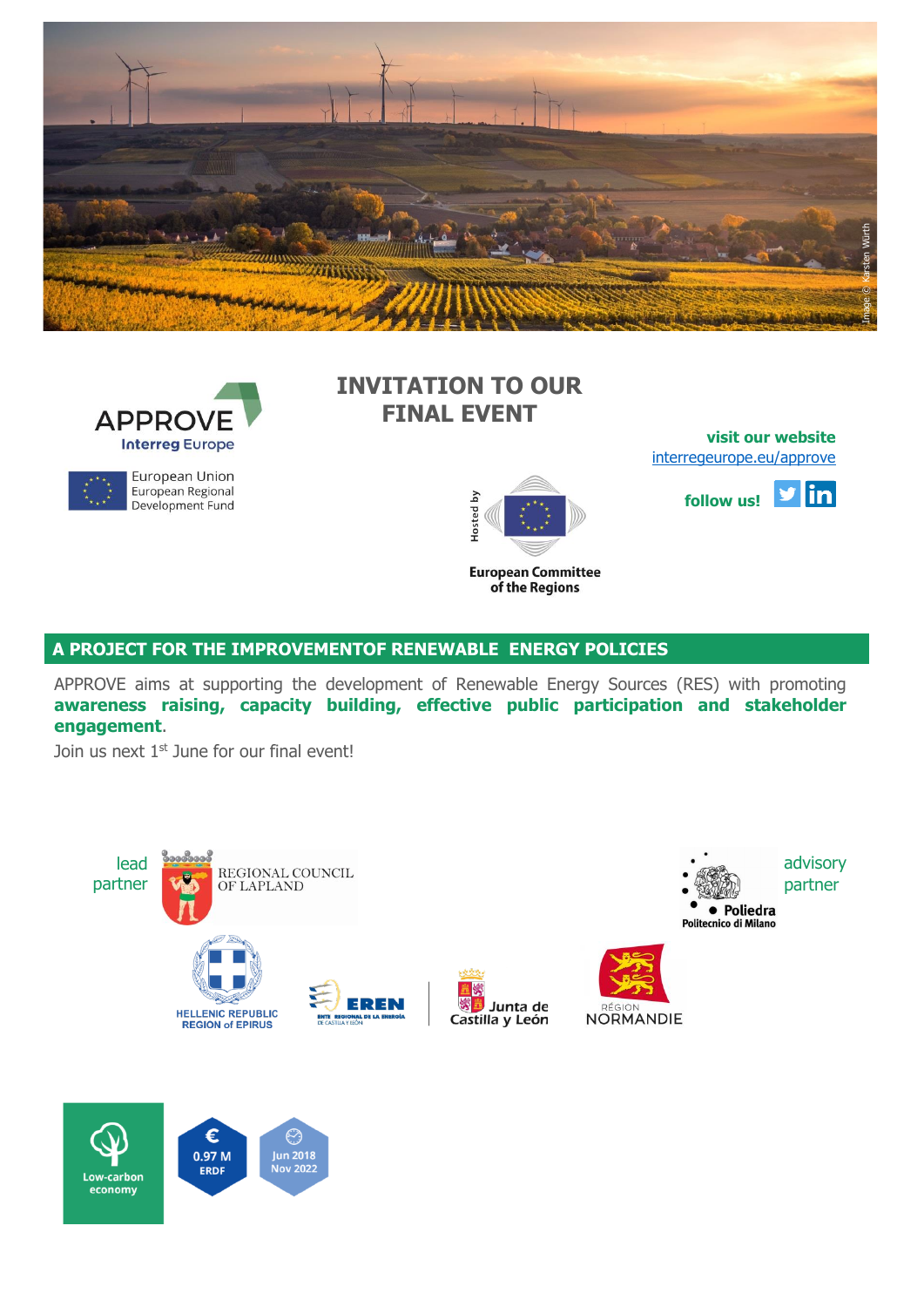



The objective of APPROVE (Advancing Public Participation and stakeholdeR engagement fOr the improVement of renewable Energy policies) is to improve the policies for the promotion of Renewable Energy Sources (RES) in four very distinct European regions: Lapland in Finland, Epirus in Greece, Normandy in France, and Castilla y León in Spain.

The regional authorities involved in the project have shared and transferred experiences and knowledge to improve their energy policies. This has been taken forward through a process of interregional cooperation and with the support of advisory partner Poliedra (a consortium of Politecnico di Milano). Experiences in APPROVE regions show that increased awareness, capacity building, citizen participation and community engagement in RES projects have resulted in substantial added value in terms of local acceptance and mitigation of the environmental impacts. That also supports building resilient regional and local communities.

Representatives from the interregional communities, networks and agencies will join the debate about the benefit of the collaboration between the regions in the clean energy transition. The regions can gain a lot from the networks and communities by being active in sharing experiences and joining the interregional initiatives.

The first roundtable of the project's final event aims to display how APPROVE partners, through interregional and cross-sectoral cooperation, have enhanced their operational programmes financed by EU Structural Funds to tackle barriers to developing RES. APPROVE partners will showcase how solutions can be found and what is the importance of:

- $\Rightarrow$  regional awareness-raising to create a positive cultural environment
- ⇛ systematic capacity building, improving skills and knowledge
- $\Rightarrow$  engaging local population and relevant stakeholders in the green transition

In the second round table, we will discuss how active participation in the interregional collaboration arenas can stimulate the regions, municipalities, and cities to overcome the clean energy transition challenges. We will discuss good practices inspiring:

- $\Rightarrow$  regional and local authorities to develop better climate and energy policies
- $\Rightarrow$  building a national, regional and local policy framework supporting the clean energy transition
- $\Rightarrow$  participation in EU collaborations and creating successful partnerships

If you are interested to learn more, please join us on 1 st June 2022 (9.00-13.00 CEST) in presence at the European Committee of the Regions in Brussels

The event will also be web streamed – details will follow

You can register latest 21st May 202[2 HERE](https://forms.gle/oRFsRGWqVThk8i3Q7)

Find more about APPROVE and the final event on the project [website](https://projects2014-2020.interregeurope.eu/approve/)